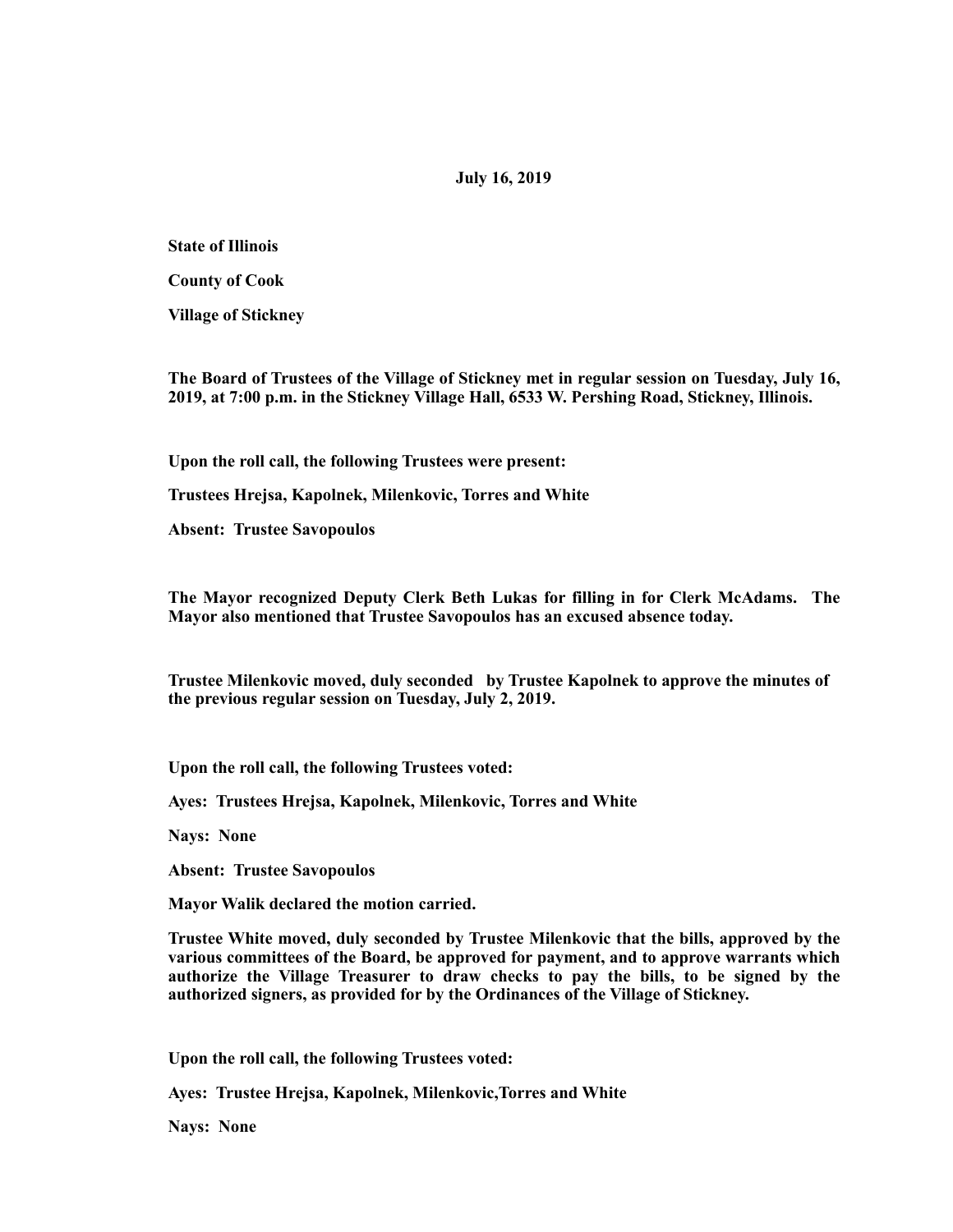**Absent: Trustee Savopoulos** 

**Mayor Walik declared the motion carried.** 

**At this point, Mayor Walik introduced Stickney Township Animal Control Officer Pam Barnett. We were told that it is her job to protect the public from animals that could hurt you. And, we protect the animals from the public that can harm them. That is the number one thing that Animal Control does today. They help with nuisance wildlife such as skunks, raccoons and foxes, and we will take anything that is injured. If it is digging on your property, we teach you how to remove the attraction first. You can always call in anonymously. She gets calls of dogs living in garages or tied up. There are many laws for animals on the books. She invited people to call her with their questions or comments. She has an office in Burbank. We were told that if it is above 86 degrees the laws kick in for extreme weather conditions. The first warning she gives is a misdemeanor, the second warning is a class 4 felony. She discussed** 

**Page 2** 

**Distemper. She picked up 13 raccoons in Stickney that were dropping out of trees. Others were sick and still alive. Animal Control does not pick up dead animals. If is on public ways it is public works that picks up the animal. Otherwise, it is your problem. She will scan an animal that is dead to discover their identity. Stickney Township has contracted with Animals Welfare. The Village of Stickney has a contract with Waggin Tails in Cicero. Animal Welfare does not accept any animals from the public. Lastly, she addressed rat poison misuse where people scatter it around in piles on the ground. She mentioned that people will place containers of antifreeze out for animals to drink. She tries to educate people that this will not just kill the rats, it will kill everything. Our Township provides rat control for free where they will give you a rat box with rat poison. Call the Health Department for a rat box.** 

**Ed Bartunek mentioned to the audience that the Animal Warden left informative pamphlets in the lobby.** 

**Trustee White moved, duly seconded by Trustee Torres to pass and approve Ordinance 2019-10, "An Ordinance Amending Chapter 78, Section 78-318 of the Village of Stickney Municipal Code Regarding Local Motor Fuel Tax the Village of Stickney, County of Cook, State of Illinois"** 

**Upon the roll call, the following Trustees voted:** 

**Ayes: Trustee Hrejsa, Kapolnek, Milenkovic, Torres and White** 

**Nays: None** 

**Absent: Trustee Savopoulos** 

**Mayor Walik declared the motion carried.** 

**Trustee Kapolnek moved, duly seconded by Trustee Hrejsa to pass and approve Ordinance 2019-11, "An Ordinance Authorizing and Approving a Five-Year Extension on a Lease for Certain Real Property Leased by the Village of Stickney From the Metropolitan Water Reclamation District of Greater Chicago for the Village of Stickney, County of Cook, State of Illinois"** 

**Upon the roll call, the following Trustees voted:** 

**Ayes: Trustee Hrejsa, Kapolnek, Milenkovic, Torres and White**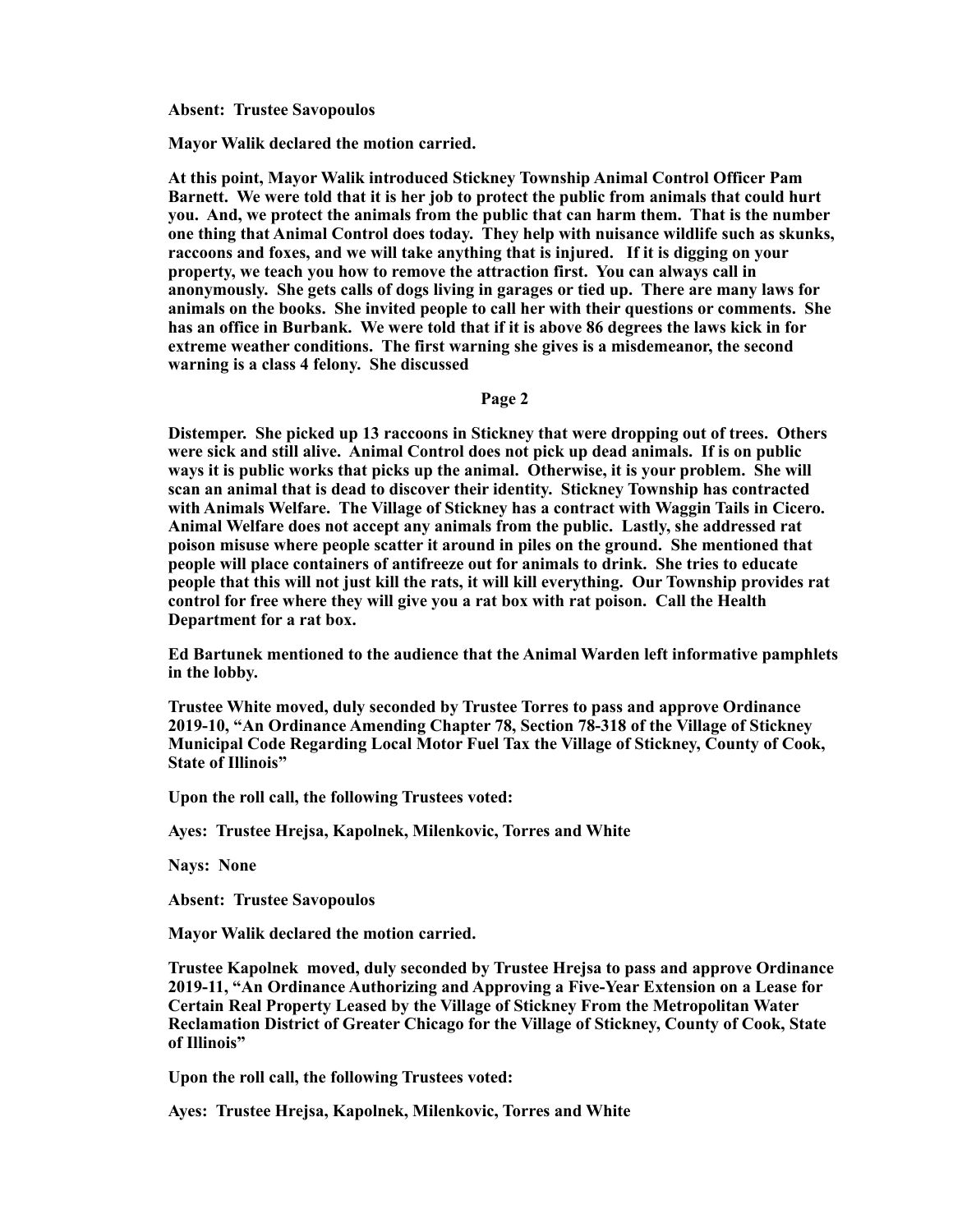**Nays: None** 

**Absent: Trustee Savopoulos** 

**Mayor Walik declared the motion carried.** 

**MAYOR'S REPORT: Mayor Walik reminded people of the August 5, 2019 Senior Luncheon to be held at Saint Pius X. We will begin our new LED lighting installations around the Village. We should have it done by our next meeting. The Mayor reminded people of the safety measures to take with the excessive heat.** 

## **TRUSTEE REPORTS:**

**Trustee Milenkovic explained that he and Trustee Kapolnek have been working on a rat ordinance. He stated that the rat numbers are down but the Mayor still wasn't happy unless the numbers are completely down. He foresaw that this ordinance would include larger apartment buildings and commercial areas. The plan is to get it under control completely. Perhaps we will see the ordinance at the next meeting.** 

## **Page 3**

**Trustee Torres Read the Total Activity Report for the Stickney Police Department for January 1 – June 30, 2019:** 

**Total number of calls for service; 11,867: Total number of E911 calls** 

**Received thru May 16, 2019: 761; Arrest by type: Traffic: 815; Village Ordinance Offences: 359; Warrants and Complaints: 35; Parking violations: 1,476; Total number of arrests/citations issued: 2,685;** 

**Most common traffic-related tickets issued: Speeding: 285; No Insurance: 105; No Driver's License or Driving Suspended/Revoked: 81; DUI or Alcohol Related Tickets: 24;** 

**Most common parking tickets issued: Snow Removal: 398; Street Sweeping: 365; Vehicle Stickers: 180; Expired Registration: 156;** 

**Index Crimes Offenses: Homicides Number 0: Rape Number 0: Robbery Number 1 Arrests 1: Aggravated Assault & Battery Number 0: Burglary Number 2: Theft Number 11. Arrests 3: Motor Vehicle Theft: 1; Arson Number: 0; Human Trafficking Number 0.** 

**Common Activities/Incidents: Ambulance Assists: 233; Assist Other Agency: 144; Battery: 5, Burglar Alarms: 20; Disturbance Calls: 67; Domestic-Related Incident: 65; Hold Up Alarms: 5; Lost/Mislaid Property: 38; Loud Noise Complaints: 54; Neighbor Complaint: 24; Motorist Assists: 93; Open Door/Window Investigations: 163; Suspicious Noise/Person/ Vehicle: 304; Traffic stops: 1,420; Traffic Accidents: 245:** 

**Funds Collected: Admin Reports: \$1,150.00; Admin Tow Releases: \$54,620.00; Boot Fees: \$200.00; Ordinance: \$27,186.94; Cannabis (part of Ordinance): \$3,300.00; Parking: \$58,016.61; TOTAL: \$141,173.55** 

**Ordinance Control Report Ordinance Investigations: Ordinance Investigations: 897; Business License Investigations: 26; Violations Notices Issued: 49; Miscellaneous Details: 999; S.L.O. Citations Issued: 12; Parking Citations Issued: 359;** 

**Lastly, Trustee Torres reminded people of the Village-Wide Garage Sale on July 27 & 28, from 9:00 to 2:00.**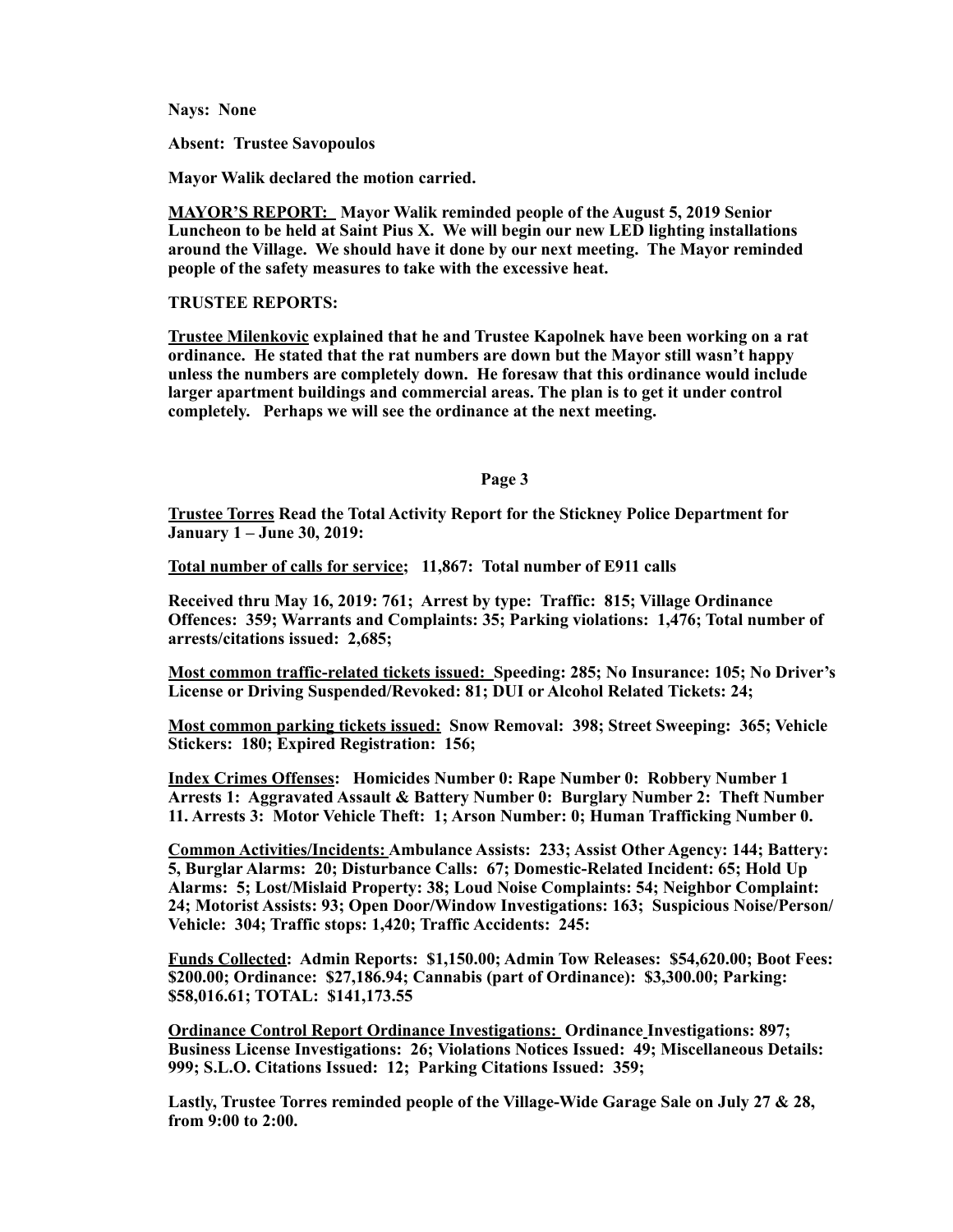**The Mayor thanked Trustee Torres, the Police Chief and Deputy Police Chief for the report. Remember this is for six months. We will have another one for the end of the year.** 

**Trustee Kapolnek told us that it has been a little more than a year that the Village's Back-Flow program went into effect. This is an EPA mandate. Our Building Inspector Josh Brniak gets all the reports.** 

**DEPARTMENT REPORTS:** 

**Public Works Director Joe Lopez reminded us that Waste Management is starting earlier because of the heat. He told us that Waste Management will be conducting a Document Destruction Day on August 24th from 9:00 a.m. to Noon on 41st and Ridgeland.** 

**Deputy Fire Chief Andrea Acosta gave safety tips for dealing with the excessive heat. Well-Being checks were encouraged for neighbors who have not been seen for a period of time. The cardinal rule is when you stop sweating you have overdone it.** 

## **Page 4**

**Police Chief Dan Babich spoke about the July 4th activity in the Village. We had six officers on duty. They worked on July 3rd for a 15-hour day. We did it again on the 4th. They did it again on July 6th. He said that his guys did a fabulous job. They gave over 67 warnings to people. They wrote two citations. In addition, the Chief told about the vehicle sticker survey they have done. They wrote over 81 citations on their first night out. Additional survey days will be held later in the year. Our last new officer will be done with his training in two weeks. We will have 16-full officers plus the Deputy Chief. They are doing many traffic stops.** 

**There being no further business, Trustee White moved, duly seconded by Trustee Kapolnek that the meeting be adjourned. Upon which the Board adopted the motion at 7:37p.m.** 

 $\mathcal{L} = \{ \mathcal{L} \mid \mathcal{L} \in \mathcal{L} \}$  , where  $\mathcal{L} = \{ \mathcal{L} \mid \mathcal{L} \in \mathcal{L} \}$  , where  $\mathcal{L} = \{ \mathcal{L} \mid \mathcal{L} \in \mathcal{L} \}$ 

 **Respectfully submitted,** 

 **Beth Lukas, Deputy Village Clerk**